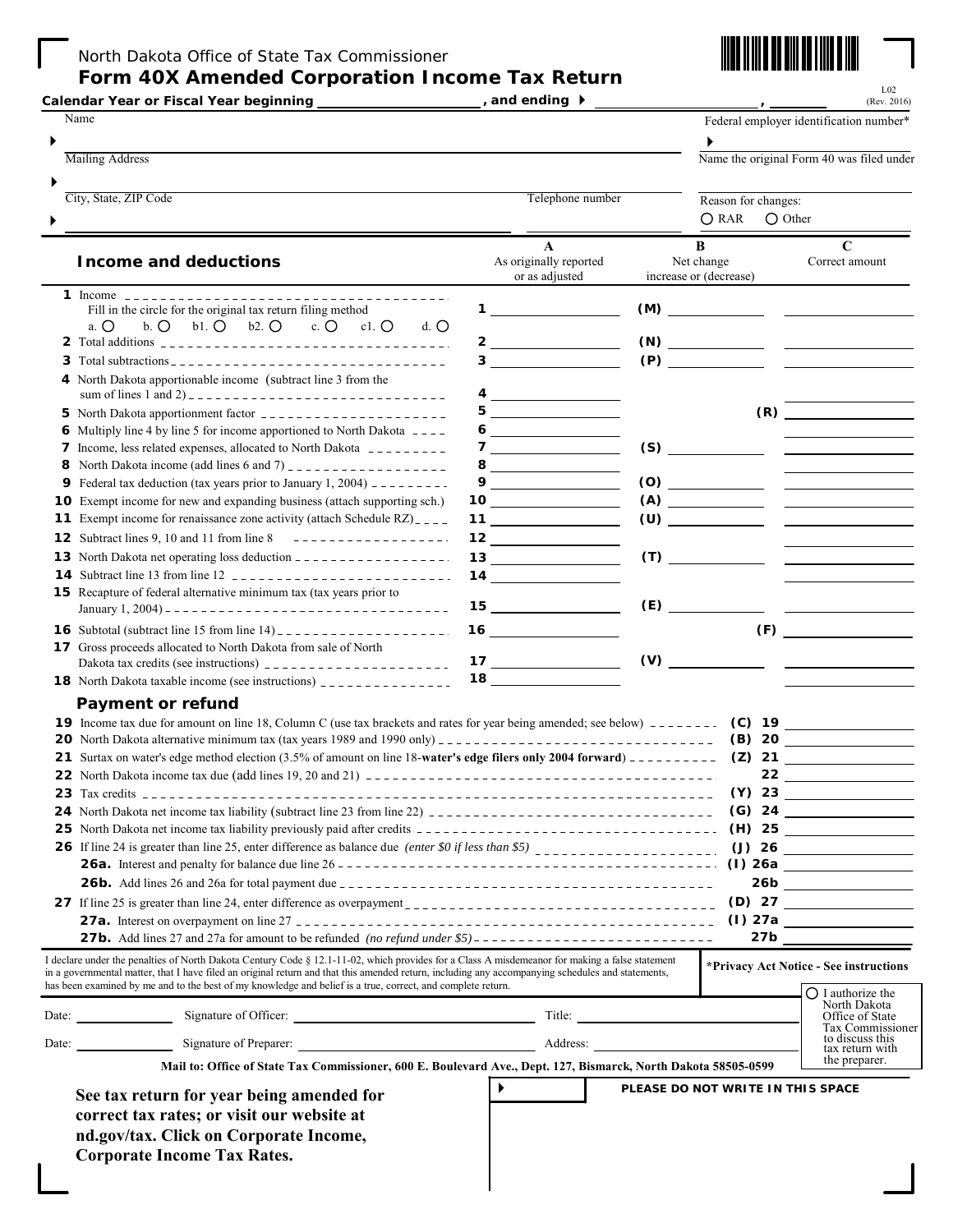# **General instructions**

#### **Who must file**

A North Dakota Amended Corporation Income Tax Return, Form 40X, must be filed if:

- An amended federal income tax return is filed; • Federal taxable income or federal income tax
- liability is changed as a result of a federal audit; • A corporation's North Dakota income is changed as a result of a North Dakota loss carryback (see instruction for line 13);
- The corporation wishes to correct an error discovered on a previously filed return; or
- The corporation receives a refund of federal income tax which was deducted on a previously filed return.

Information relating to an amended return can be found in North Dakota Century Code §§ 57‑38‑38 and 57‑38-40.

#### **How to prepare an amended return**

In order to file a complete Form 40X, a corrected Form 40, page 1 and supporting schedules, for the year being amended must be prepared. Complete Form 40X using specific instructions below and attach the corrected Form 40, Page 1, and ONLY the North Dakota Schedules FACT, FACT-1, SA, CR, FTD, TC, WE, WW, AMT-C and/or AMT-R which have been corrected. Use forms and schedules from the tax booklet for the year being amended.

#### **Preparer authorization**

If the corporation wants to allow the North Dakota Office of State Tax Commissioner to discuss its tax return with the preparer who signed it, mark the circle in the signature area of the return. This authorization applies only to the individual whose signature appears in the "Signature of Preparer" section of the corporation's return. It does not apply to the firm, if any, shown in that section.

If the circle is marked, the corporation is authorizing the North Dakota Office of State Tax Commissioner to

contact the preparer to answer any questions that may arise during the processing of its return.

- The corporation is also authorizing the preparer to:
- Give the North Dakota Office of State Tax Commissioner any information that is missing from the return,
- Call the North Dakota Office of State Tax Commissioner about the processing of the return or the status of any related refund or payment(s), and
- Respond to certain North Dakota Office of State Tax Commissioner notices that the corporation has shared with the preparer about math errors and return preparation. The notices will not be sent to the preparer.

The corporation is not authorizing the preparer to receive any refund check, bind the corporation to anything *(including any additional tax liability)*, or otherwise represent the corporation before the North Dakota Office of State Tax Commissioner. If the corporation wants to expand the preparer's authorization, North Dakota Form 500, Authorization to Disclose Tax Information and Designation of Representative, will need to be signed and filed with our office. North Dakota Form 500 can be found on our web site at

www.nd.gov/tax. Click on Corporate Income and then Forms.

The authorization will automatically end 6 months from the date the amended return is filed.

#### **Where to obtain forms**

Forms, schedules and instructions may be obtained by e-mailing us at corptax@nd.gov, visiting our website at www.nd.gov/tax, or calling 701.328.1249.

For the speech and hearing impaired, call Relay North Dakota at 1.800.366.6888.

#### **Federal attachments required**

A complete copy of the amended federal return or Federal Form 1139 or Federal Revenue Agent Report, must be attached to the Form 40X.

In addition, if the corporation is included in a consolidated federal return, the following must be attached:

- A copy of the corporation's amended pro forma separate company federal return;
- Pages 1-4 of the amended consolidated federal return; and
- The schedule of gross income and deductions, by company, which supports the amended consolidated taxable income.

#### **Where to file**

Completed returns should be mailed to the Office of State Tax Commissioner, 600 E. Boulevard Ave., Dept. 127, Bismarck, ND 58505-0599.

#### **Payment of tax**

If tax due is less than \$5.00, payment need not be made. If tax is due, the total payment due must be paid when the return is filed.

Payment may be made by check or money order to the North Dakota State Tax Commissioner. Payment for estimated income tax may be made electronically using an ACH credit, electronic check, debit card, or credit card. To make an electronic payment or for information regarding an ACH credit, go to the department's web site at www.nd.gov/tax.

**Privacy Act Notification.** In compliance with the Privacy Act of 1974, disclosure of a social security number or Federal Employer Identification Number (FEIN) on this form is required under N.D.C.C. §§ 57‑01-15 and 57-38-32, and will be used for tax reporting, identification, and administration of North Dakota tax laws. Disclosure is mandatory. Failure to provide the social security number or FEIN may delay or prevent the processing of this form.

**This return is incomplete without all required state and federal attachments**

# **Specific line instructions**

#### **Line 13**

The North Dakota net operating loss deduction allowed on the Form 40X is the amount of the accumulated net operating loss less any previously deducted loss carryback or carryforward. Only a state net operating loss which occurs when a corporation does business in North Dakota is allowed as a state carryback or carryforward. Additional information is contained in N.D.C.C. § 57‑38-01.3(3) and North Dakota Administrative Code § 81-03-05.1-07.

The state loss is carried back or forward as follows: **For taxable years beginning after December 31, 2002.**

• Effective for a North Dakota net operating loss incurred in a taxable year beginning after December 31, 2002, a corporation may not carry the loss back to a previous tax year.

#### **For taxable years beginning on or after January 1, 1993, and before January 1, 2003.**

• A state net operating loss must be carried back and carried forward for the same period as a federal loss. However, a corporation may elect to forego the carryback period and carryforward the

entire state loss. To elect to forego the carryback period for a North Dakota loss, a corporation must make the election on the original return that was timely filed for the year in which the loss was incurred. If an election is not made, the loss **must** be carried back.

#### **For taxable years beginning before January 1, 1993.**

• If a corporation incurs a state loss, in the same year it incurs a federal loss, the loss must be carried back and carried forward in the same manner as elected for federal purposes.

Consequently, a federal election to forego the carryback period also applies to the state loss.

• If a corporation incurs a state loss, but **no** federal net operating loss, the loss may be carried back and carried forward for the same period as a federal loss. The corporation may elect to forego the carryback period and carry forward the entire state loss. A corporation must make an election to carryforward the loss with an original return that is timely filed for the year in which the loss was incurred. If an election is not made, the loss **must** be carried back.

#### **Line 17**

Enter on this line the gross proceeds from the sale, assignment or transfer of unused North Dakota tax credits from the Credit for Research and Experimental Expenditures or from the Geothermal, Solar, Wind or Biomass energy tax credit. Refer to the corporation income tax booklet for the year being amended for instructions.

#### **Line 18**

If line 17 is zero enter the amount from line 16. If line 16 is zero or less and line 17 is greater than zero, enter the amount from line 17. If line 16 is greater than zero, enter the total of line 16 and line 17.

#### **Line 23**

North Dakota law provides for certain tax credits to a corporation. These credits may have limits and carryback/carryforward provisions. Refer to the corporation income tax booklet for the year being amended for instructions pertaining to these credits. Attach an explanation for all changes to credits.

#### **Lines 26a and 27a**

The current provisions for interest and penalty are outlined on the back page of this form.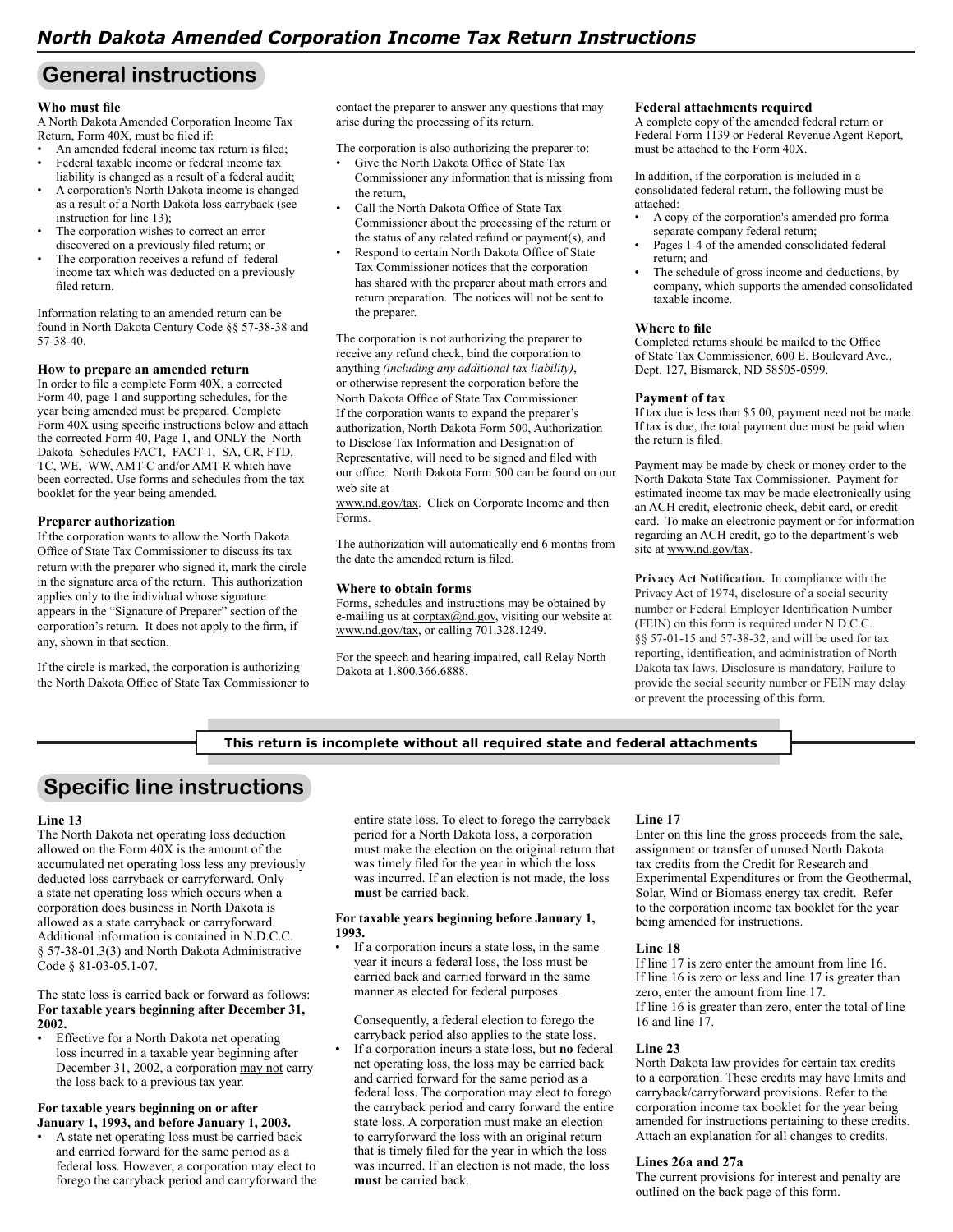### **Form 40X** *(Revised November 2016)*

## **North Dakota Amended Corporation Income Tax Return** *(Please detach this sheet and keep for future reference) (See Reverse side for Interest and Penalty Provisions)*

The following **"Time for Filing"** requirements have been summarized from the North Dakota Century Code. We have attempted to discuss the most common situations where an amended return would be necessary. However, if a situation arises that is not discussed below, refer to the North Dakota Century Code for the year being amended or contact the Office of State Tax Commissioner at 701.328.1249.

## **For Taxable Years Beginning After December 31, 1990.**

- Form 40X must be filed within three years after the due date of the return or within three years after the return was filed, whichever period expires later, if a refund is requested.
- If North Dakota taxable income or North Dakota income tax liability changes by an amount in excess of twenty-five percent, any refund may be claimed within six years after the due date of the return, or six years after the return was filed, whichever period expires last. *(A similar provision related to assessments was not changed and may be found in N.D.C.C. § 57-38-38)*.
- The filing of an amended return before the expiration of the time limitations provided for in N.D.C.C. ch. 57-38 allows the tax commissioner two years after the amended state income tax return is filed to audit the state income tax return and assess any additional state income tax found to be due, even though other time periods prescribed in N.D.C.C. ch. 57‑38 for the assessment of tax may have expired. This time period does not limit or restrict any other time period prescribed in N.D.C.C. ch. 57-38 for the assessment of tax that has not expired at the end of the two-year period.

If the federal change results in additional state income tax due and:

- $\blacktriangleright$  the change is reported within ninety (90) days of final determination, the time period for issuing an assessment is limited to two (2) years from the date the change is reported, provided all other time periods for assessment have expired.
- ► the change is **not** reported within ninety (90) days of final determination, the time period for issuing an assessment is unlimited.

If the federal change results in an overpayment of state income tax and:

- the change is reported within ninety (90) days of final determination, the overpayment plus interest accrued through the date of payment will be refunded.
- ► the change is **not** reported within ninety (90) days but is reported within two (2) years of final determination (or within any other unexpired time period for refund), the overpayment plus interest accrued through ninety (90) days after final determination will be refunded.
- ► the change is **not** reported within two (2) years after final determination, and provided all other time periods for refund have expired, the Office of State Tax Commissioner must deny any claim for credit or refund.
- If all other time periods for assessment or refund have expired, an assessment or claim for credit or refund based on a change in federal taxable income or federal income tax liability is limited to adjustments directly attributable to the federal change.
- If a taxpayer fails to file a return within three years after the due date of the return, no credit or refund of overpaid estimated income tax may be made.
- If a taxpayer consents to an extension of time for the assessment of North Dakota income tax, the period of time for filing a claim for refund is similarly extended.

## **For Taxable Years Beginning After December 31, 1984 And Before January 1, 1991**

- Form 40X must be filed within three years after the due date of the return or within three years after the return was filed, whichever period expires later, if a refund is requested.
- The time period for assessment of a taxpayer whose principal place for managing or directing a business is **inside** North Dakota is three years after the due date of the return or three years after the return was filed, whichever period expires later.
- The time period for assessment of a taxpayer whose principal place for managing or directing a business is **outside** North Dakota is six years after the due date of the return or six years after the return was filed, whichever period expires later.
- If there is a change in North Dakota taxable income or adjusted federal income tax liability by an amount which is in excess of twenty-five percent of the amount of taxable income stated in the return as filed, any additional tax determined due may be assessed any time within six years after the due date of the return, or six years after the return was filed, whichever period expires later.
- The filing of an amended return before the expiration of the time limitation provided for in N.D.C.C. ch. 57-38 shall add an additional time period of two years for assessment of a deficiency or the issuance of a credit or refund to the time limitation still remaining as of the date of filing of the amended return.
- Where a loss is being carried back from a taxable year beginning before January 1, 1987,

Form 40X must be filed within the period which ends with the fifteenth day of the fortieth month following the end of the taxable year in which the net operating loss occurred.

- Where a loss is being carried back from a taxable year beginning **after** December 31, 1986, Form 40X must be filed within three years after the original due date for the taxable year in which the loss occurred, including extensions.
- The time period for reporting a change in federal taxable income or federal income tax liability to the Office of State Tax Commissioner is thirty days after final determination of any change made by the Internal Revenue Service. Failure to file within this time frame will suspend the running of the statute of limitations for assessment.